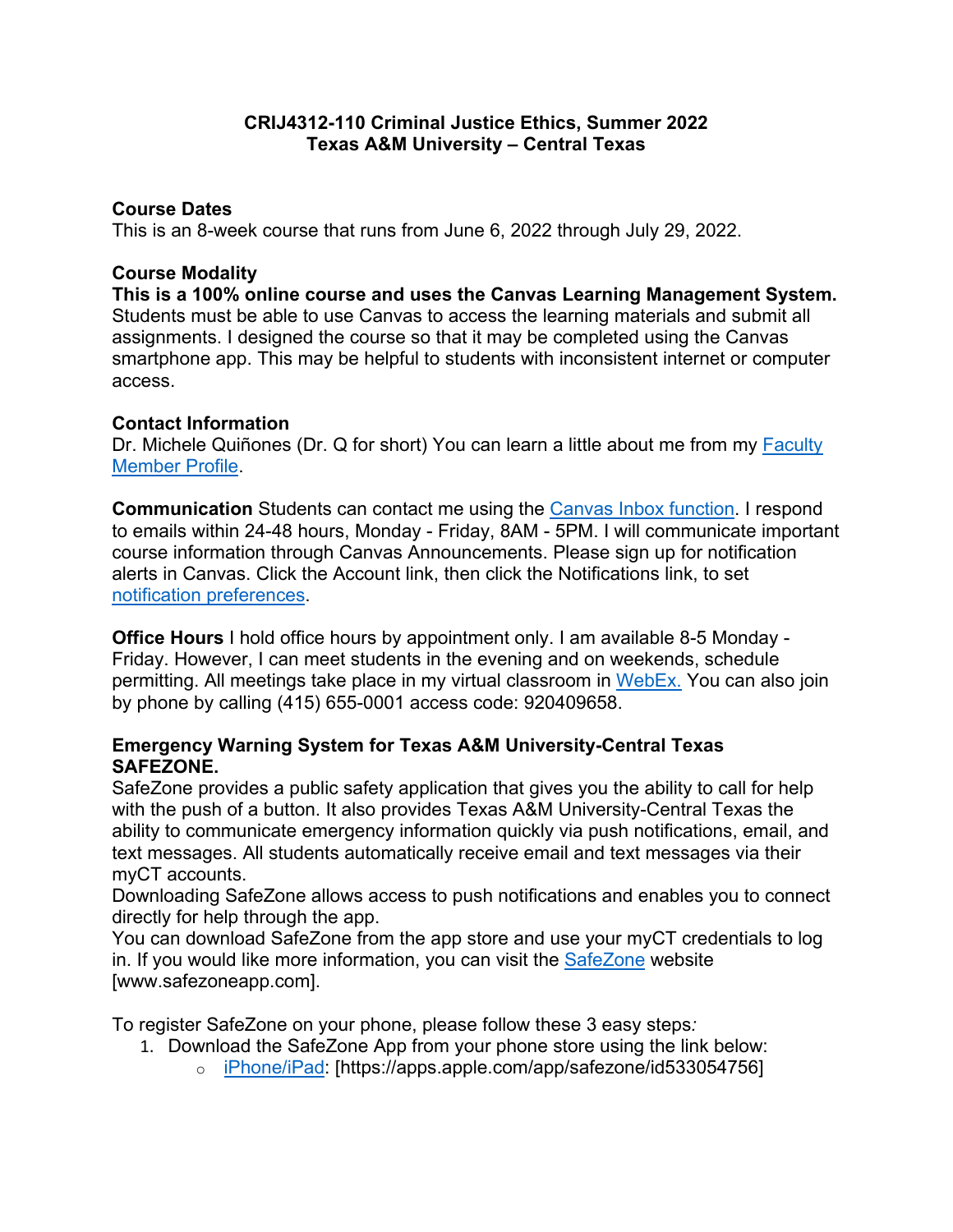- o [Android Phone / Tablet](https://play.google.com/store/apps/details?id=com.criticalarc.safezoneapp) [https://play.google.com/store/apps/details?id=com.criticalarc.safezoneapp ]
- 2. Launch the app and enter your myCT email address (e.g. {name}@tamuct.edu)
- 3. Complete your profile and accept the terms of service

# **Writing Instructive (WI) Course Description**

This is a Writing Instructive (WI) course. Writing is an important component of any criminal justice career. Criminal justice agents communicate what they do in police reports, administrative reports, as data analysis, when performing community outreach, and when they work with other agencies. Whatever your field, writing will be important! To help you improve written communication, writing will be an integral component of most assignments. The goal is to help you, not penalize you, so students receive feedback on all assignments and the opportunity to resubmit, if necessary.

Students are also expected to work on their own, with the University Writing Center. To schedule time with the UWC, visit [https://tamuct.mywconline.com](https://tamuct.mywconline.com/)

**Plagiarism** is a form of theft. Plagiarism occurs when someone presents another person's thoughts or work as their own. Someone presents another person's thoughts as their own when they do not give credit to the source of the information by including a citation at the end of the statement sentence. Students will avoid plagiarizing by completing a tutorial and familiarize them with plagiarism and proper APA citation style. Sources and citations are required for all assignments.

# **Course Description**

CRIJ4312 (WI) Criminal Justice Ethics This course presents an analysis of contemporary ethical issues in crime and justice. Classical and contemporary ethical theories will be applied to the discussion of such issues as discretion, corruption, use of force, racism, deception, professionalism, and the nature and meaning of justice.

# **Course Learning Objectives (CLO)**

The goal of the course is to help students become familiar with some fundamental philosophies of morality and apply them to justice related issues. By the end of this course students should be able to,

- 1. demonstrate basic understanding of moral concepts.
- 2. identify ethical issues commonly occurring during criminal justice operations.
- 3. demonstrate writing skills appropriate to the discipline of criminal justice.
- 4. apply reasoning to resolve common moral dilemmas encountered in criminal justice practice.
- 5. demonstrate understanding of the value of upholding criminal justice ethics by explaining its connection to real world issues.
- 6. demonstrate understanding of the nature of justice by examining unjust practices and the impact it has on people.
- 7. demonstrate multicultural awareness, understanding of bias, and respect for cultural diversity.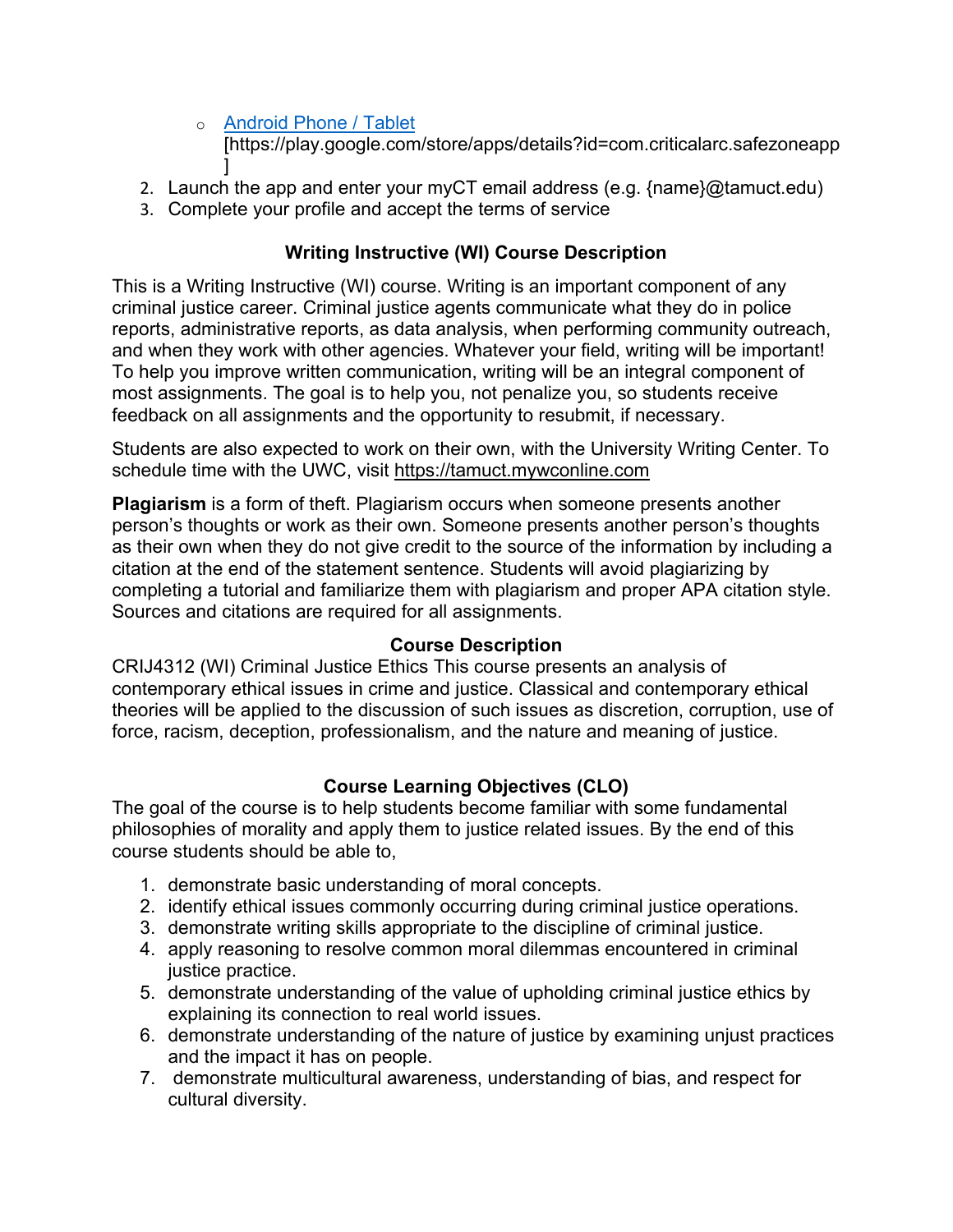# **Course Textbook**

Shafer-Landau, R. (2018) The Fundamentals of Ethics, 5th edition. Oxford University Press. ISBN 9780190058319 (paperback), ISBN 9780190058326 (ebook).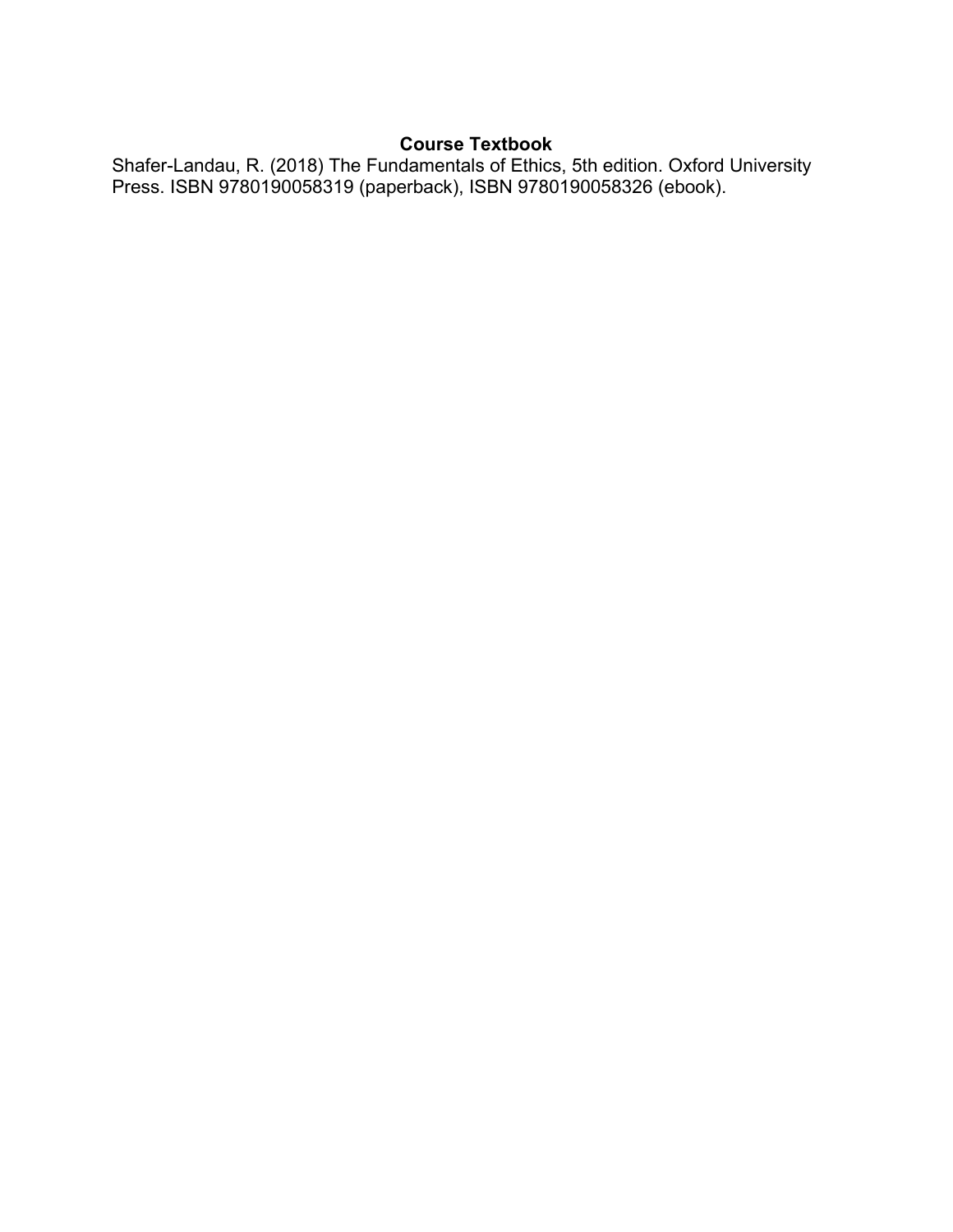# **Major Course Requirements**

Writing is a significant aspect of this course and significantly affects scores. Overall, writing should be concise, without losing important information, and submission should be well organized. Please review the [Writing for the Social Sciences](https://www.tamuct.edu/coas/coas-special-topics/uwc/writing-social-sciences.html) page for guidance.

**Chapter Review Quizzes (10%)** The purpose of chapter review quizzes is to assess a student's basic understanding of the material in the textbook only.

**Media Quizzes (30%)** Media quizzes present the course information in a different manner. Students watch videos and listen to podcasts that relate to the course content and are quizzed on the material.

Students receive narrated slides and discussions about the material. Students earn points for certifying that the slides were reviewed, and the lecture listened to. Narrated slides have transcripts available in Canvas (see CLO 1 & 2).

**Essay (Worth 60%)** Students will complete 3 out of 4 essays. Essays are 1-2 pages long. Students should be able to craft well written responses that demonstrate they understand the material by **interpreting it in their own words**, using terminology correctly, and providing accurate examples. **Responses copied from the book or any other source receive a 0** (see CLOs 3-7). Students are given the option to improve their essay grade by writing a reflection and identifying writing errors in the paper.

#### **Grading Criteria Rubric and Conversion**

**Accessing Grades** Students can view their grades in the Canvas Gradebook by going to "Grades" link on Canvas. Most grades are available immediately. Grades for written assignments are returned within 7-10 days of the due date.

**Grading Rubric** A C grade is average, to earn an overall grade higher than a C you must consistently produce high quality and outstanding work. See individual assignments for more detailed rubrics.

- − A, 90-100: Outstanding work and mastery of material.
- − B, 80-89: High quality work and good understanding of the material.
- − C, 70-79: Satisfactory work and basic understanding of the material.
- − D, 60-69: Missing work and insufficient understanding of the material.
- − F, <59: Missing work and no understanding of the material.

#### **Student Attendance and Performance**

**Attendance** A student is considered attending the course if they are completing assignments regularly. If students do not complete assignments regularly, they may be marked as "not attending" which can affect enrollment status and financial aid. Students are responsible for keeping up with the course outline.

**Early Assignments, Late Assignments, Missed Assignments** Students can *mostly* work at their own pace if exam due dates and writing assignment due dates are met. All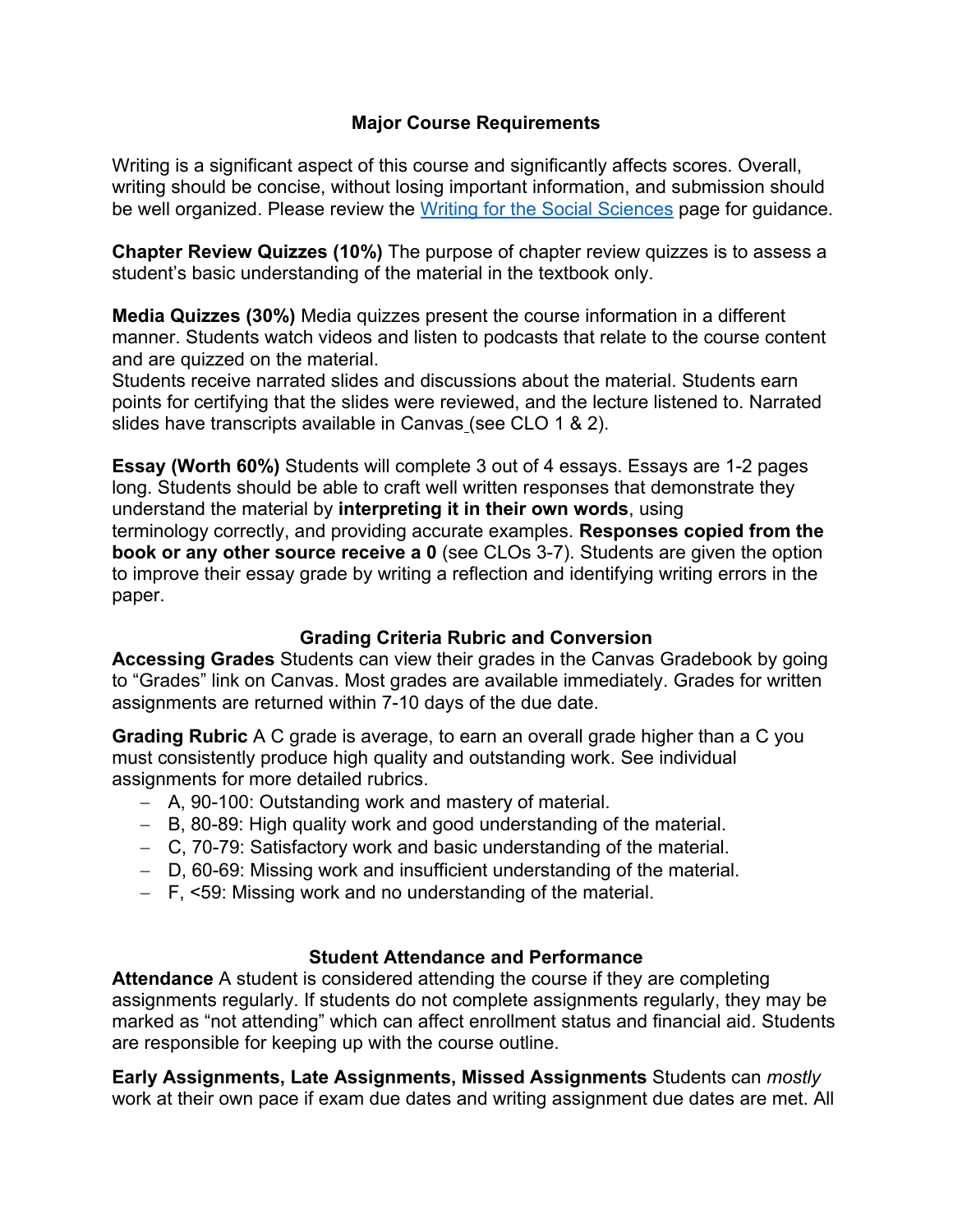materials, exams, and assignments are posted at the start of the semester so students can work ahead if they like.

#### **8 Week Course Calendar**

This is an 8-week course, so there is little time to waste. Get started early and work ahead when possible!

| <b>Date</b>     | <b>Details</b>                                                                                                                                                                   | <b>Due</b>     |
|-----------------|----------------------------------------------------------------------------------------------------------------------------------------------------------------------------------|----------------|
| Mon Jun 6, 2022 | Page COURSE PREP: Are you new to using Canvas?<br>Watch these short Canvas tutorial videos to help you<br>get started!                                                           | to do: 11:59pm |
|                 | Page COURSE PREP: How Can We Help You? Here<br>are links to TAMUCT offices that can help you succeed<br>in your classes, help you out in an emergency and<br>manage your health. | to do: 11:59pm |
|                 | Page COURSE REQUIREMENTS                                                                                                                                                         | to do: 11:59pm |
|                 | Page ETHICS: Hedonism                                                                                                                                                            | to do: 11:59pm |
|                 | Page ETHICS: Introduction to Ethics                                                                                                                                              | to do: 11:59pm |
|                 | <b>Assignment Ethics: Chapter 1 Quiz</b>                                                                                                                                         | due by 11:59pm |
|                 | Sat Jun 11, 2022 Assignment Ethics: Chapter 2 Quiz                                                                                                                               | due by 11:59pm |
|                 | <b>Assignment Ethics: Introduction Quiz</b>                                                                                                                                      | due by 11:59pm |
|                 | Assignment Hedonism, How Salary Affects Happiness                                                                                                                                | due by 11:59pm |
|                 | Assignment How do you measure happiness?                                                                                                                                         | due by 11:59pm |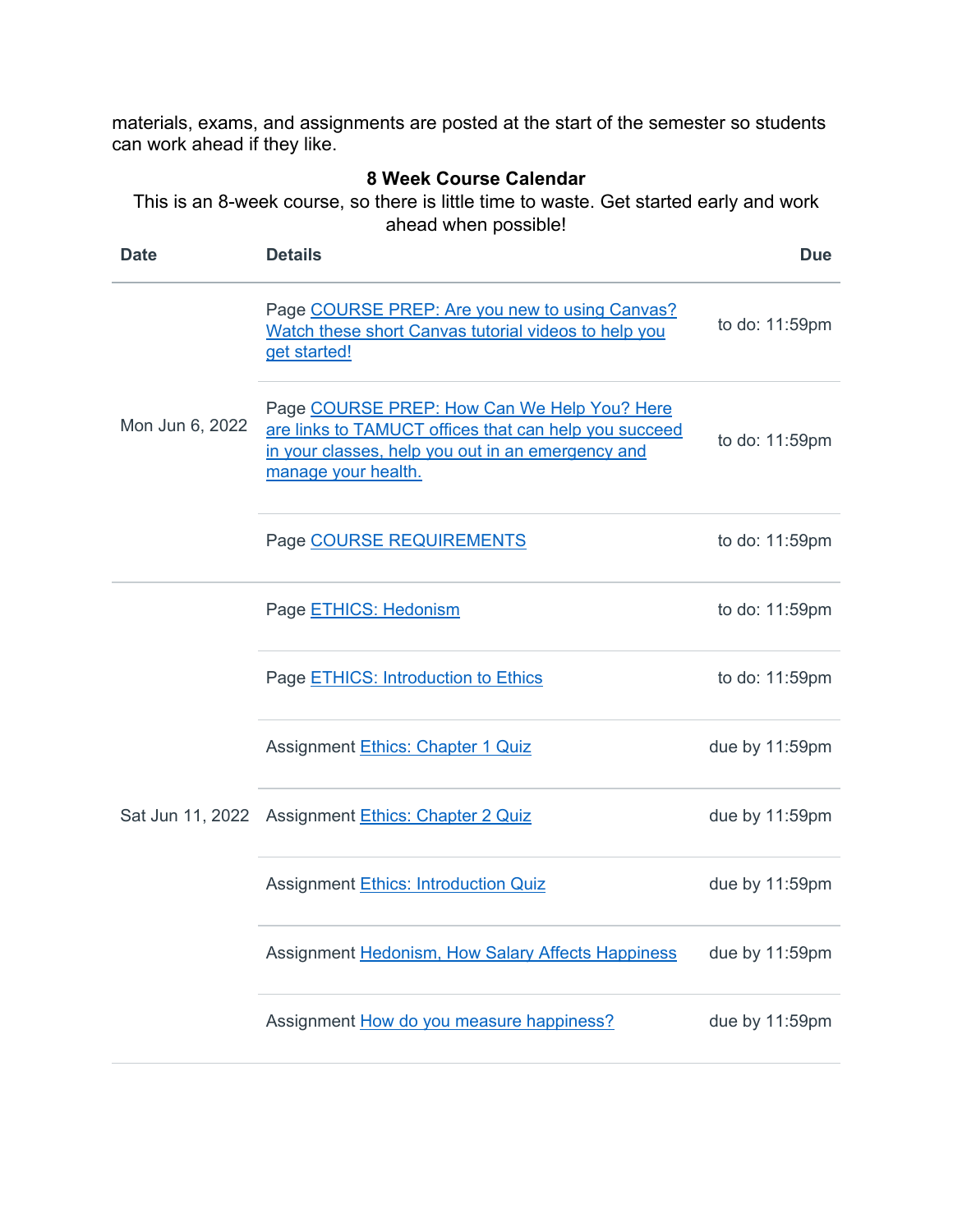| <b>Date</b>      | <b>Details</b>                                                                     | <b>Due</b>     |
|------------------|------------------------------------------------------------------------------------|----------------|
|                  | Assignment How to Correct for Bias in Decision Making                              | due by 11:59pm |
|                  | Page Principles Of Ethical Conduct For Government<br><b>Officers And Employees</b> | to do: 11:59pm |
| Sat Jun 18, 2022 | Page <b>ETHICS: Desire Satisfaction Theory &amp; Essay #1</b>                      | to do: 11:59pm |
|                  | Page ETHICS: Religion and Morality                                                 | to do: 11:59pm |
|                  | Assignment Desire Satisfaction, Winning the Lottery                                | due by 11:59pm |
|                  | <b>Assignment ETHICS: 5 Major Religions</b>                                        | due by 11:59pm |
|                  | Assignment Ethics: Chapter 3 Quiz                                                  | due by 11:59pm |
|                  | Assignment Ethics: Chapter 4 Quiz                                                  | due by 11:59pm |
|                  | Assignment ETHICS: What Is Right?                                                  | due by 11:59pm |
|                  | <b>Assignment What Is Right?</b>                                                   | due by 11:59pm |
| Sat Jun 25, 2022 | Page <b>ETHICS: Natural Law Theory</b>                                             | to do: 11:59am |
|                  | Page <b>ETHICS: Psychological Egoism and Ethical</b><br><b>Egoism</b>              | to do: 11:59pm |
|                  | Assignment Altruism/Objectivism, Ayn Rand                                          | due by 11:59pm |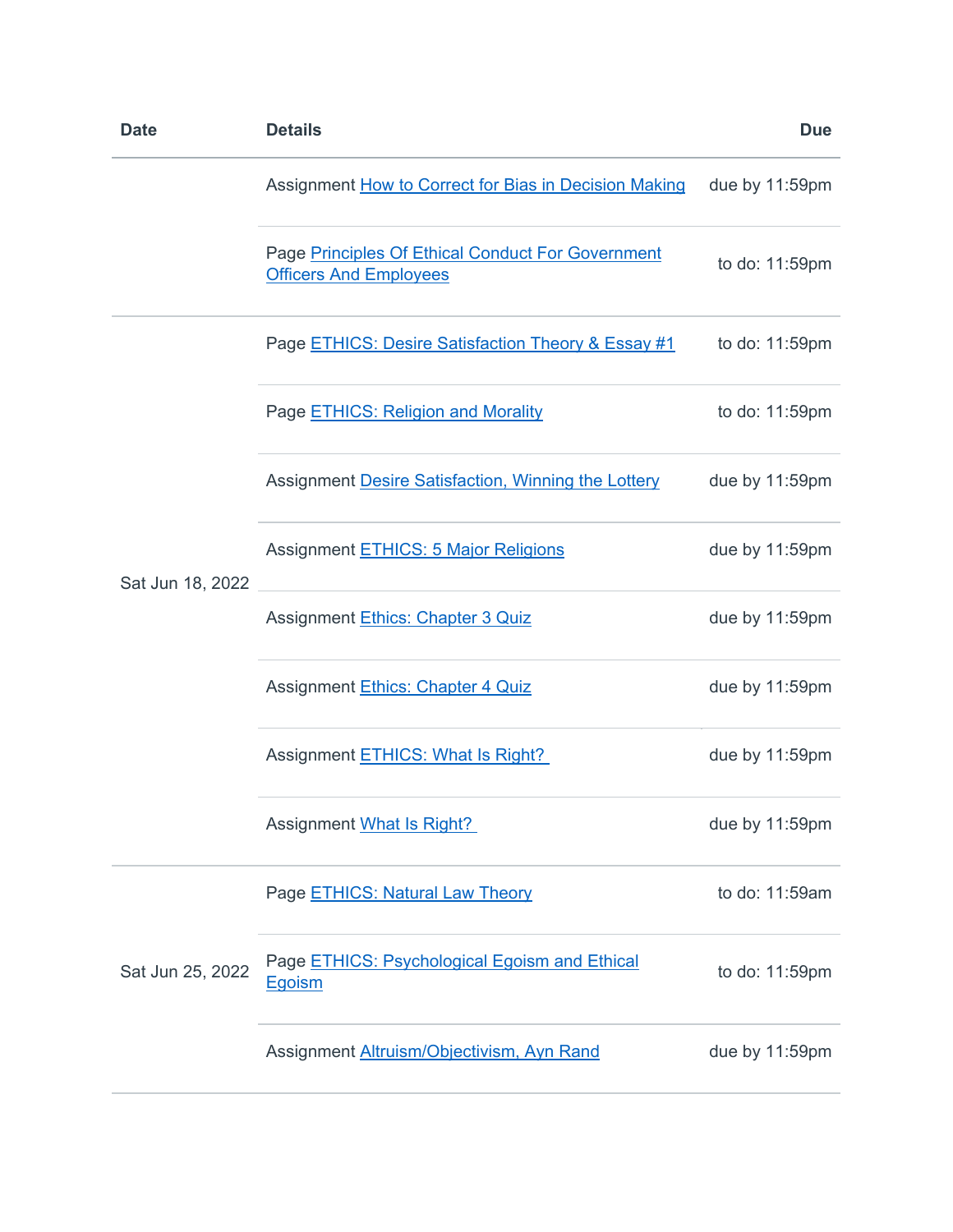| <b>Date</b>     | <b>Details</b>                                                             | <b>Due</b>     |
|-----------------|----------------------------------------------------------------------------|----------------|
|                 | Assignment Ethics: Chapter 5 Quiz                                          | due by 11:59pm |
|                 | Assignment Ethics: Chapter 6 Quiz                                          | due by 11:59pm |
|                 | Assignment Ethics: The Kindness of Strangers: Altruism<br>and Human Nature | due by 11:59pm |
|                 | Assignment Natural Law, Letter from Birmingham Jail                        | due by 11:59pm |
|                 | Assignment Public Service can be Self-Serving                              | due by 11:59pm |
|                 | Assignment The Kindness of Strangers: Altruism and<br><b>Human Nature</b>  | due by 11:59pm |
| Sat Jul 2, 2022 | Page ETHICS: Kantian Ethics                                                | to do: 11:59am |
|                 | Page ETHICS: Utilitarianism & Essay #2                                     | to do: 11:59am |
|                 | <b>Assignment Ethics: Chapter 7 Quiz</b>                                   | due by 11:59pm |
|                 | Assignment Ethics: Chapter 8 Quiz                                          | due by 11:59pm |
|                 | <b>Assignment The Trolley Problem</b>                                      | due by 11:59pm |
| Sat Jul 9, 2022 | Page ETHICS: Ethical Pluralism                                             | to do: 11:59am |
|                 | Page <b>ETHICS: Social Contract Theories &amp; Essay #3</b>                | to do: 11:59am |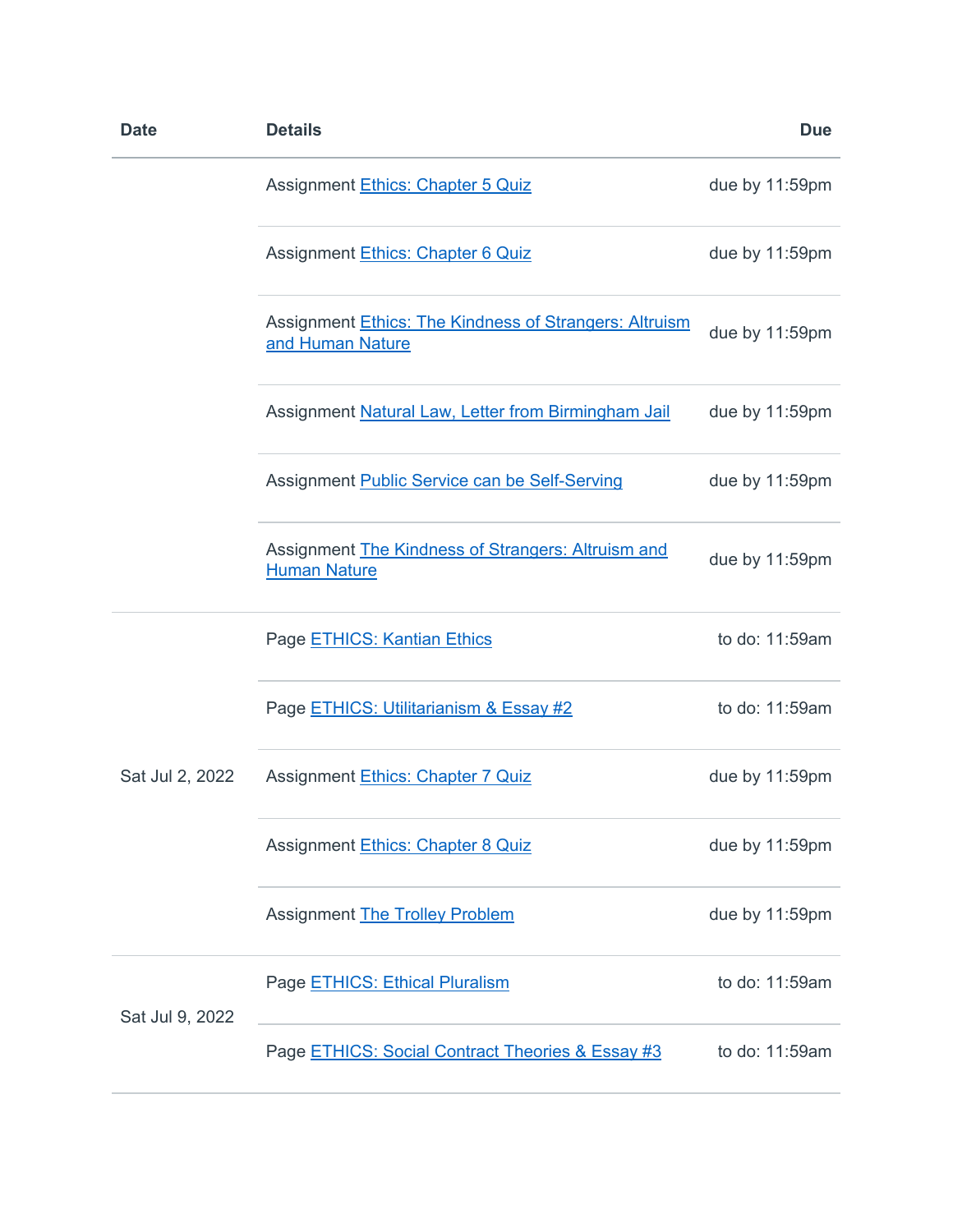| <b>Date</b>      | <b>Details</b>                                         | <b>Due</b>     |
|------------------|--------------------------------------------------------|----------------|
|                  | Assignment Ethics: Chapter 10 Quiz                     | due by 11:59pm |
|                  | Assignment Ethics: Chapter 9 Quiz                      | due by 11:59pm |
|                  | Assignment Veil of Ignorance                           | due by 11:59pm |
| Sat Jul 16, 2022 | Page Ethics: Feminist Ethics                           | to do: 11:59am |
|                  | Page ETHICS: Virtue Ethics & Essay #4                  | to do: 11:59am |
|                  | Assignment Ethics: Chapter 11 Quiz                     | due by 11:59pm |
|                  | Assignment Ethics: Chapter 12 Quiz                     | due by 11:59pm |
|                  | Assignment Feminist Ethics, Carol Gilligan             | due by 11:59pm |
|                  | Assignment Public Service and Utilitarianism           | due by 11:59pm |
|                  | <b>Assignment Virtue Ethics, The Trial of Socrates</b> | due by 11:59pm |
| Sat Jul 23, 2022 | Page ETHICS: Ethical Relativism and Moral Nihilism     | to do: 11:59am |
|                  | Assignment Ethics: Chapter 13 Quiz                     | due by 11:59pm |
|                  | Assignment Ethics: Chapter 14 Quiz                     | due by 11:59pm |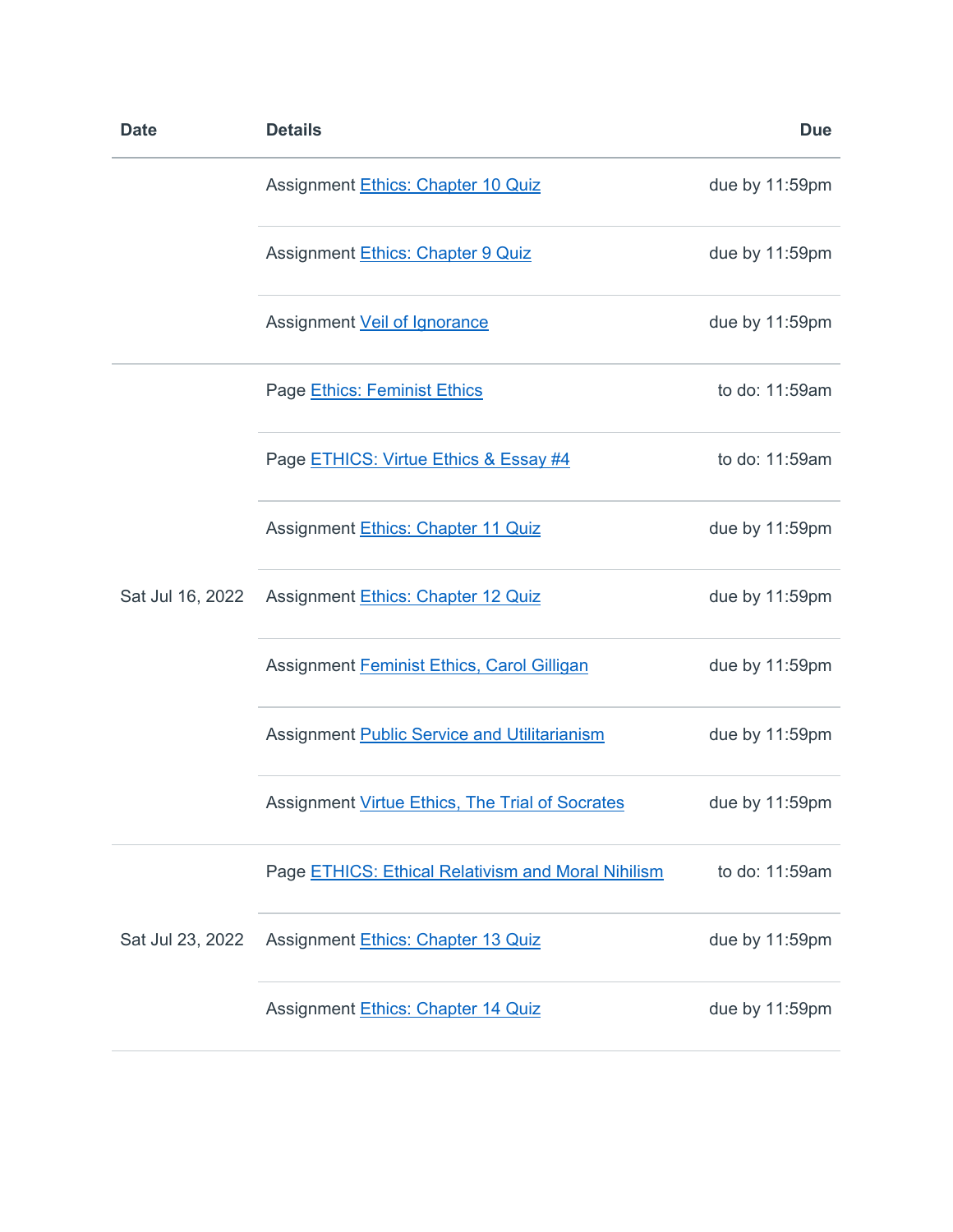| <b>Date</b>      | <b>Details</b>                                                                                                             | <b>Due</b>     |
|------------------|----------------------------------------------------------------------------------------------------------------------------|----------------|
|                  | Assignment Ethics: What Is True? An Introduction to<br><b>Secular Humanism</b>                                             | due by 11:59pm |
|                  | <b>Assignment Public Service and the Social Contract</b>                                                                   | due by 11:59pm |
| Sat Jul 30, 2022 | Page ETHICS: 11 Arguments Against Moral Objectivity<br>and Is Moral Knowledge Possible? Five Skeptical<br><b>Arguments</b> | to do: 11:59am |
|                  | <b>Assignment Ethics: Chapter 15 Quiz</b>                                                                                  | due by 11:59pm |
|                  | Assignment Ethics: Chapter 16 Quiz                                                                                         | due by 11:59pm |
| Sat Aug 6, 2022  | Assignment Ethics: Chapter 17 Quiz                                                                                         | due by 11:59pm |
|                  | <b>Assignment Ethics: Chapter 18 Quiz</b>                                                                                  | due by 11:59pm |
|                  | Assignment Ethics: Chapter 19 Quiz                                                                                         | due by 11:59pm |
|                  | <b>Assignment Should Socrates Escape?</b>                                                                                  | due by 11:59pm |
| Fri Aug 12, 2022 | Assignment Ethics: Chapter 20 Quiz                                                                                         | due by 11:59pm |
|                  | Assignment Ethics: Chapter 21 Quiz                                                                                         | due by 11:59pm |
|                  | Assignment Ethics: Chapter 22 Quiz                                                                                         | due by 11:59pm |

**Important University Dates**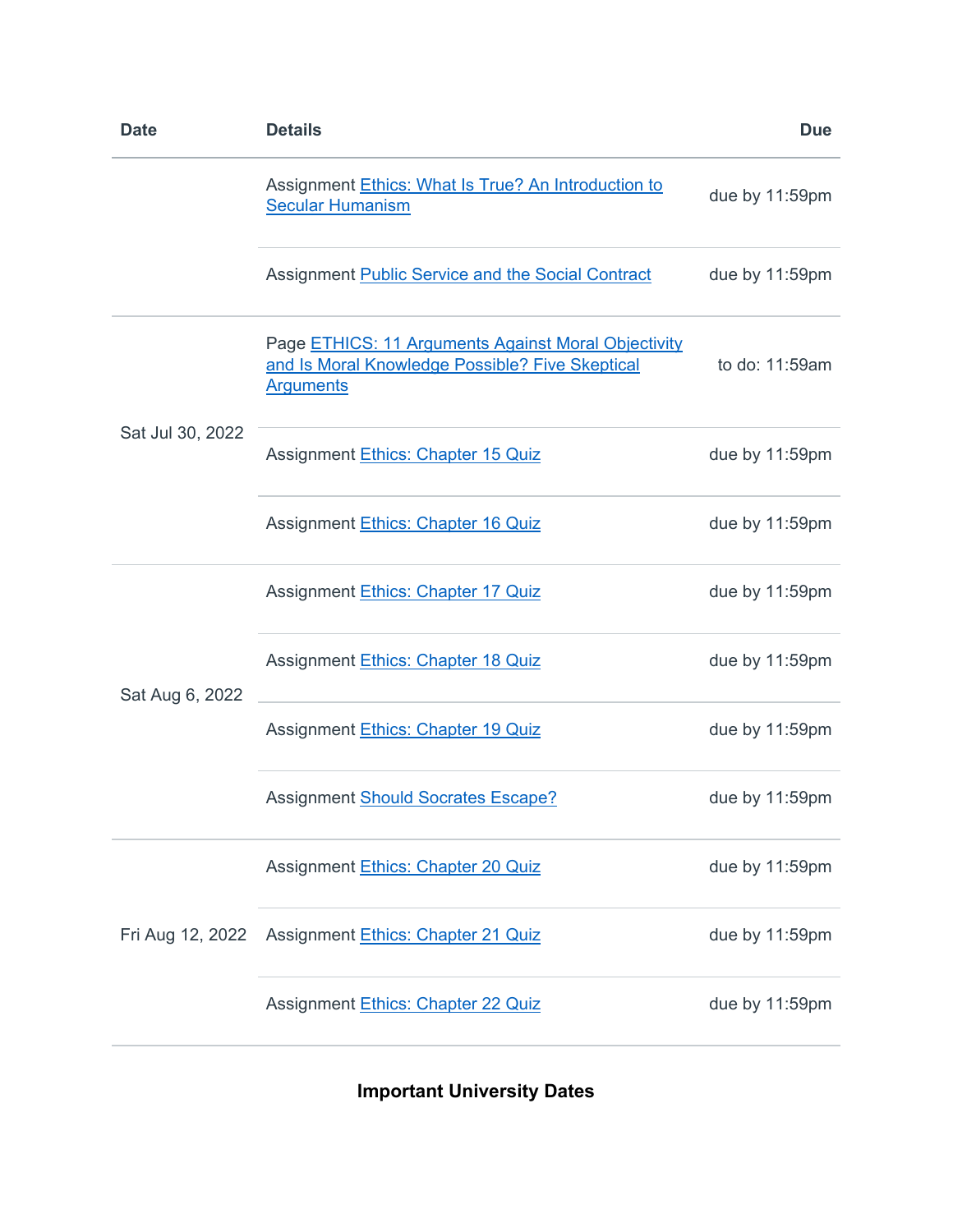### <https://www.tamuct.edu/registrar/academic-calendar.html>

#### **Technology Requirements**

This course will use the A&M-Central Texas Instructure Canvas learning management system. We strongly recommend the latest versions of Chrome or Firefox browsers. Canvas no longer supports any version of Internet Explorer.

Logon to A&M-Central Texas Canvas [https://tamuct.instructure.com/] or access Canvas through the TAMUCT Online link in myCT [https://tamuct.onecampus.com/]. You will log in through our Microsoft portal.

Username: Your MyCT email address. Password: Your MyCT password

### **Canvas Support**

Use the Canvas Help link, located at the bottom of the left-hand menu, for issues with Canvas. You can select "Chat with Canvas Support," submit a support request through "Report a Problem," or call the Canvas support line: 1-844-757-0953.

For issues related to course content and requirements, contact your instructor.

#### **Online Proctored Testing**

A&M-Central Texas uses Proctorio for online identity verification and proctored testing. This service is provided at no direct cost to students. If the course requires identity verification or proctored testing, the technology requirements are: Any computer meeting the minimum computing requirements, plus web camera, speaker, and microphone (or headset). Proctorio also requires the Chrome web browser with their custom plug in.

Other Technology Support

For log-in problems, students should contact Help Desk Central, 24 hours a day, 7 days a week

Email: [helpdesk@tamu.edu](mailto:helpdesk@tamu.edu)

Phone: (254) 519-5466

[Web Chat:](http://hdc.tamu.edu/) [http://hdc.tamu.edu]

*Please let the support technician know you are an A&M-Central Texas student.*

# **UNIVERSITY RESOURCES, PROCEDURES, AND GUIDELINES**

#### **Drop Policy**

If you discover that you need to drop this class, you must complete the [Drop Request](https://federation.ngwebsolutions.com/sp/startSSO.ping?PartnerIdpId=https://eis-prod.ec.tamuct.edu:443/samlsso&SpSessionAuthnAdapterId=tamuctDF&TargetResource=https%3a%2f%2fdynamicforms.ngwebsolutions.com%2fSubmit%2fStart%2f53b8369e-0502-4f36-be43-f02a4202f612) Dynamic Form through Warrior Web.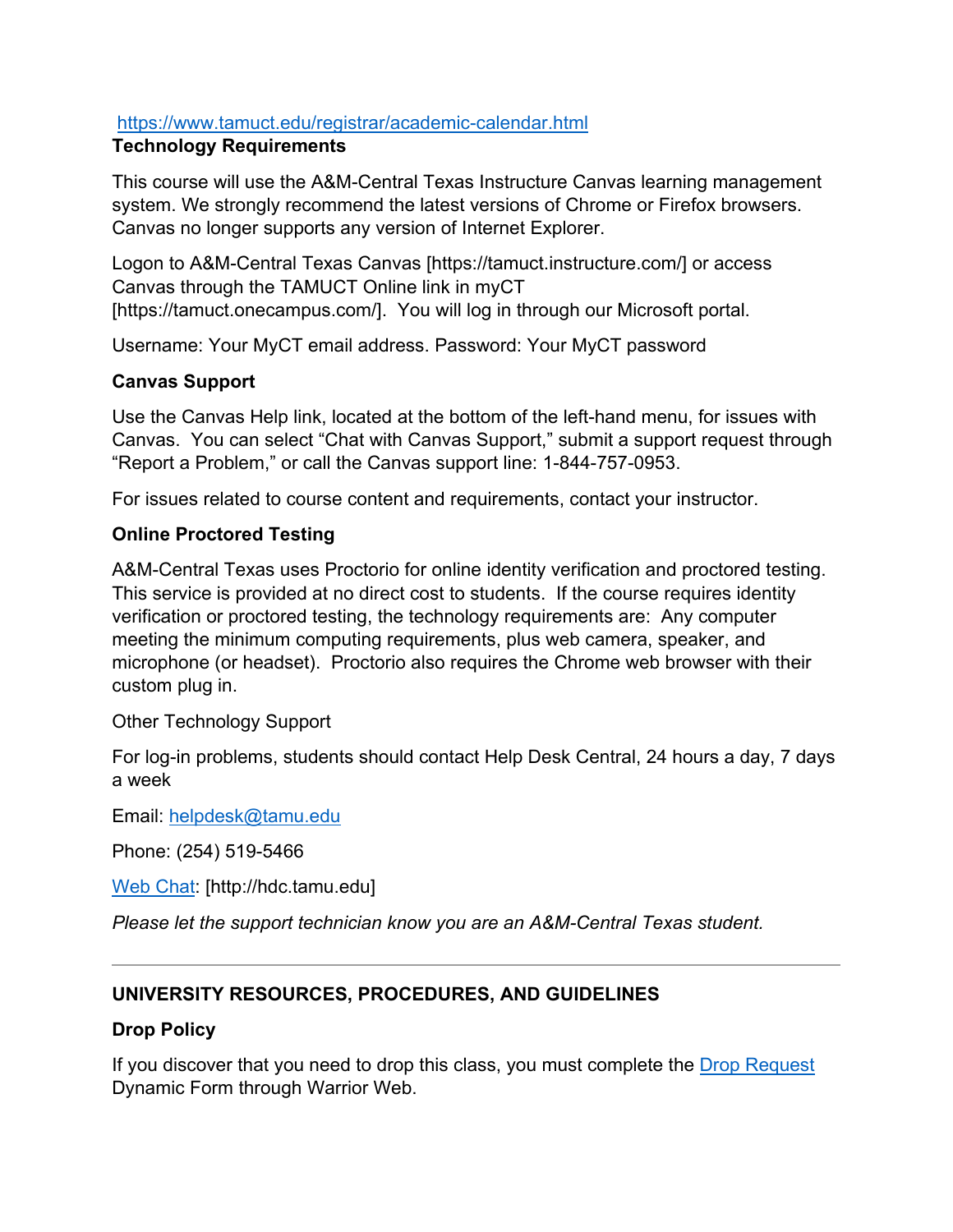[https://federation.ngwebsolutions.com/sp/startSSO.ping?PartnerIdpId=https://eisprod.ec.tamuct.edu:443/samlsso&SpSessionAuthnAdapterId=tamuctDF&TargetResour ce=https%3a%2f%2fdynamicforms.ngwebsolutions.com%2fSubmit%2fStart%2f53b836 9e-0502-4f36-be43-f02a4202f612].

Faculty cannot drop students; this is always the responsibility of the student. The Registrar's Office will provide a deadline on the Academic Calendar for which the form must be completed. Once you submit the completed form to the Registrar's Office, you must go into Warrior Web and confirm that you are no longer enrolled. If you still show as enrolled, FOLLOW-UP with the Registrar's Office immediately. You are to attend class until the procedure is complete to avoid penalty for absence. Should you miss the drop deadline or fail to follow the procedure, you will receive an F in the course, which may affect your financial aid and/or VA educational benefits.

# **Academic Integrity**

Texas A&M University-Central Texas values the integrity of the academic enterprise and strives for the highest standards of academic conduct. A&M-Central Texas expects its students, faculty, and staff to support the adherence to high standards of personal and scholarly conduct to preserve the honor and integrity of the creative community. Any deviation by students from this expectation may result in a failing grade for the assignment and potentially a failing grade for the course. All academic misconduct concerns will be referred to the Office of Student Conduct. When in doubt on collaboration, citation, or any issue, please contact your instructor before taking a course of action.

For more [information regarding the Student Conduct process,](https://nam04.safelinks.protection.outlook.com/?url=https%3A%2F%2Fwww.tamuct.edu%2Fstudent-affairs%2Fstudent-conduct.html&data=04%7C01%7Clisa.bunkowski%40tamuct.edu%7Ccfb6e486f24745f53e1a08d910055cb2%7C9eed4e3000f744849ff193ad8005acec%7C0%7C0%7C637558437485252160%7CUnknown%7CTWFpbGZsb3d8eyJWIjoiMC4wLjAwMDAiLCJQIjoiV2luMzIiLCJBTiI6Ik1haWwiLCJXVCI6Mn0%3D%7C1000&sdata=yjftDEVHvLX%2FhM%2FcFU0B99krV1RgEWR%2BJ%2BhvtoR6TYk%3D&reserved=0) [https://www.tamuct.edu/student-affairs/student-conduct.html].

If you know of potential honor violations by other students, you may [submit a report,](https://nam04.safelinks.protection.outlook.com/?url=https%3A%2F%2Fcm.maxient.com%2Freportingform.php%3FTAMUCentralTexas%26layout_id%3D0&data=04%7C01%7Clisa.bunkowski%40tamuct.edu%7Ccfb6e486f24745f53e1a08d910055cb2%7C9eed4e3000f744849ff193ad8005acec%7C0%7C0%7C637558437485262157%7CUnknown%7CTWFpbGZsb3d8eyJWIjoiMC4wLjAwMDAiLCJQIjoiV2luMzIiLCJBTiI6Ik1haWwiLCJXVCI6Mn0%3D%7C1000&sdata=CXGkOa6uPDPX1IMZ87z3aZDq2n91xfHKu4MMS43Ejjk%3D&reserved=0) [https://cm.maxient.com/reportingform.php?TAMUCentralTexas&layout\_id=0].

# **Academic Accommodations**

At Texas A&M University-Central Texas, we value an inclusive learning environment where every student has an equal chance to succeed and has the right to a barrier-free education. The Warrior Center for Student Success, Equity and Inclusion is responsible for ensuring that students with a disability receive equal access to the university's programs, services and activities. If you believe you have a disability requiring reasonable accommodations, please contact the Office of Access and Inclusion, WH-212; or call (254) 501-5836. Any information you provide is private and confidential and will be treated as such.

For more information, please visit our **Access & Inclusion** Canvas page (log-in required) [https://tamuct.instructure.com/courses/717]

Important information for Pregnant and/or Parenting Students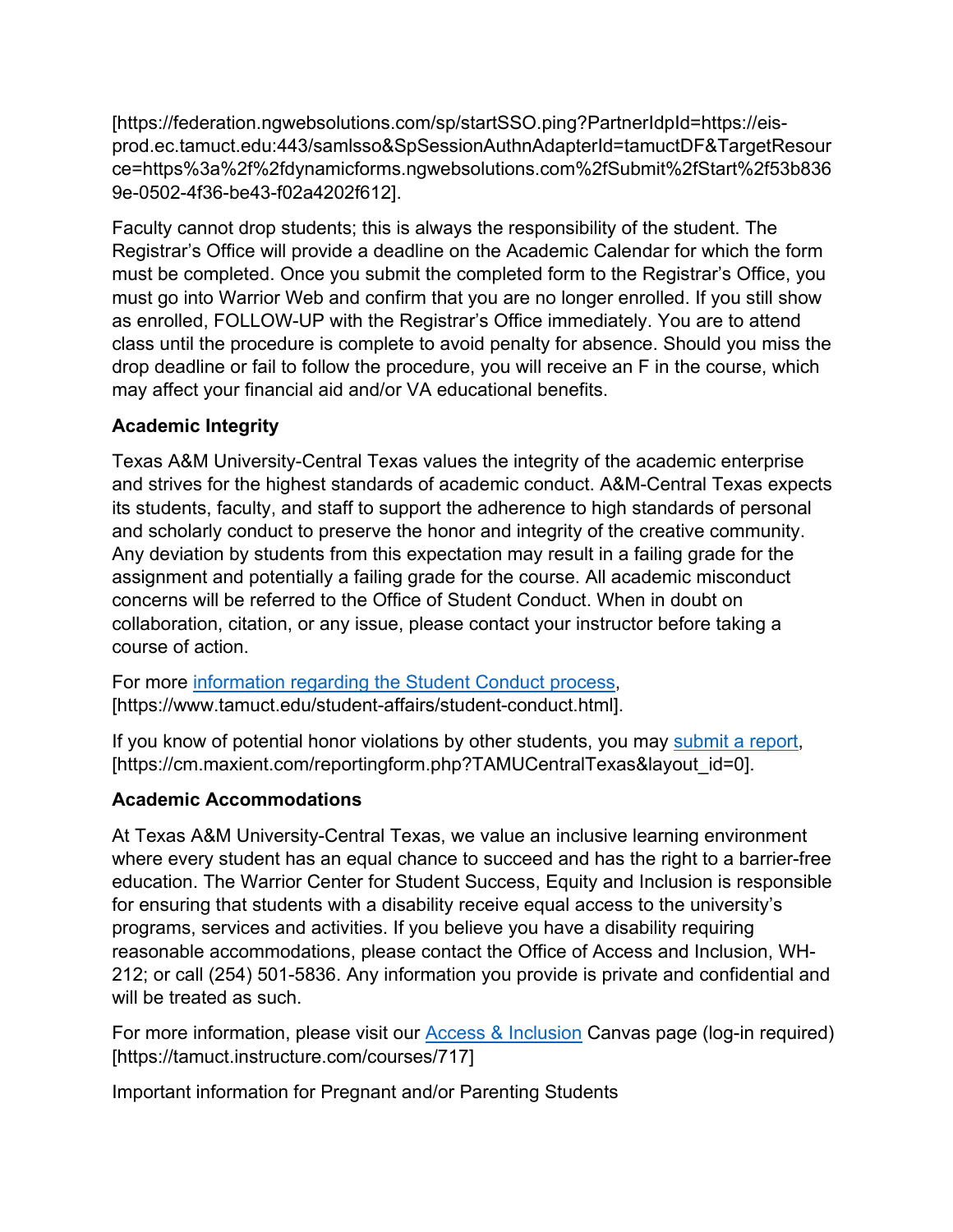Texas A&M University-Central Texas supports students who are pregnant and/or parenting. In accordance with requirements of Title IX and related guidance from US Department of Education's Office of Civil Rights, the Dean of Student Affairs' Office can assist students who are pregnant and/or parenting in seeking accommodations related to pregnancy and/or parenting. Students should seek out assistance as early in the pregnancy as possible. For more information, please visit [Student Affairs](https://www.tamuct.edu/student-affairs/pregnant-and-parenting-students.html) [https://www.tamuct.edu/student-affairs/pregnant-and-parenting-students.html]. Students may also contact the institution's Title IX Coordinator. If you would like to read more about these [requirements and guidelines](http://www2.ed.gov/about/offices/list/ocr/docs/pregnancy.pdf) online, please visit the website [http://www2.ed.gov/about/offices/list/ocr/docs/pregnancy.pdf].

Title IX of the Education Amendments Act of 1972 prohibits discrimination on the basis of sex and gender–including pregnancy, parenting, and all related conditions. A&M-Central Texas is able to provide flexible and individualized reasonable accommodation to pregnant and parenting students. All pregnant and parenting students should contact the Associate Dean in the Division of Student Affairs at (254) 501-5909 to seek out assistance. Students may also contact the University's Title IX Coordinator.

# **Tutoring**

Tutoring is available to all A&M-Central Texas students, both virtually and in-person. Student success coaching is available online upon request.

If you have a question, are interested in becoming a tutor, or in need of success coaching contact the Warrior Center for Student Success, Equity and Inclusion at (254) 501-5836, visit the Warrior Center at 212 Warrior Hall, or by emailing [WarriorCenter@tamuct.edu.](mailto:WarriorCenter@tamuct.edu)

To schedule tutoring sessions and view tutor availability, please visit [Tutor Matching](https://tutormatchingservice.com/TAMUCT)  [Services](https://tutormatchingservice.com/TAMUCT) [https://tutormatchingservice.com/TAMUCT] or visit the Tutoring Center in 111 Warrior Hall.

Chat live with a remote tutor 24/7 for almost any subject from on your computer! Tutor.com is an online tutoring platform that enables A&M-Central Texas students to log in and receive online tutoring support at no additional cost. This tool provides tutoring in over 40 subject areas except writing support. Access Tutor.com through Canvas.

# **University Writing Center**

Located in Warrior Hall 416, the University Writing Center (UWC) at Texas A&M University–Central Texas (A&M–Central Texas) is a free service open to all A&M– Central Texas students. For the Summer 2022 semester, the hours of operation are from 10:00 a.m.-4:00 p.m. Monday thru Thursday in Warrior Hall 416 (with online tutoring available every hour as well) with satellite hours available online only Monday thru Thursday from 6:00-9:00 p.m. and most Saturdays from 12:00-3:00 p.m.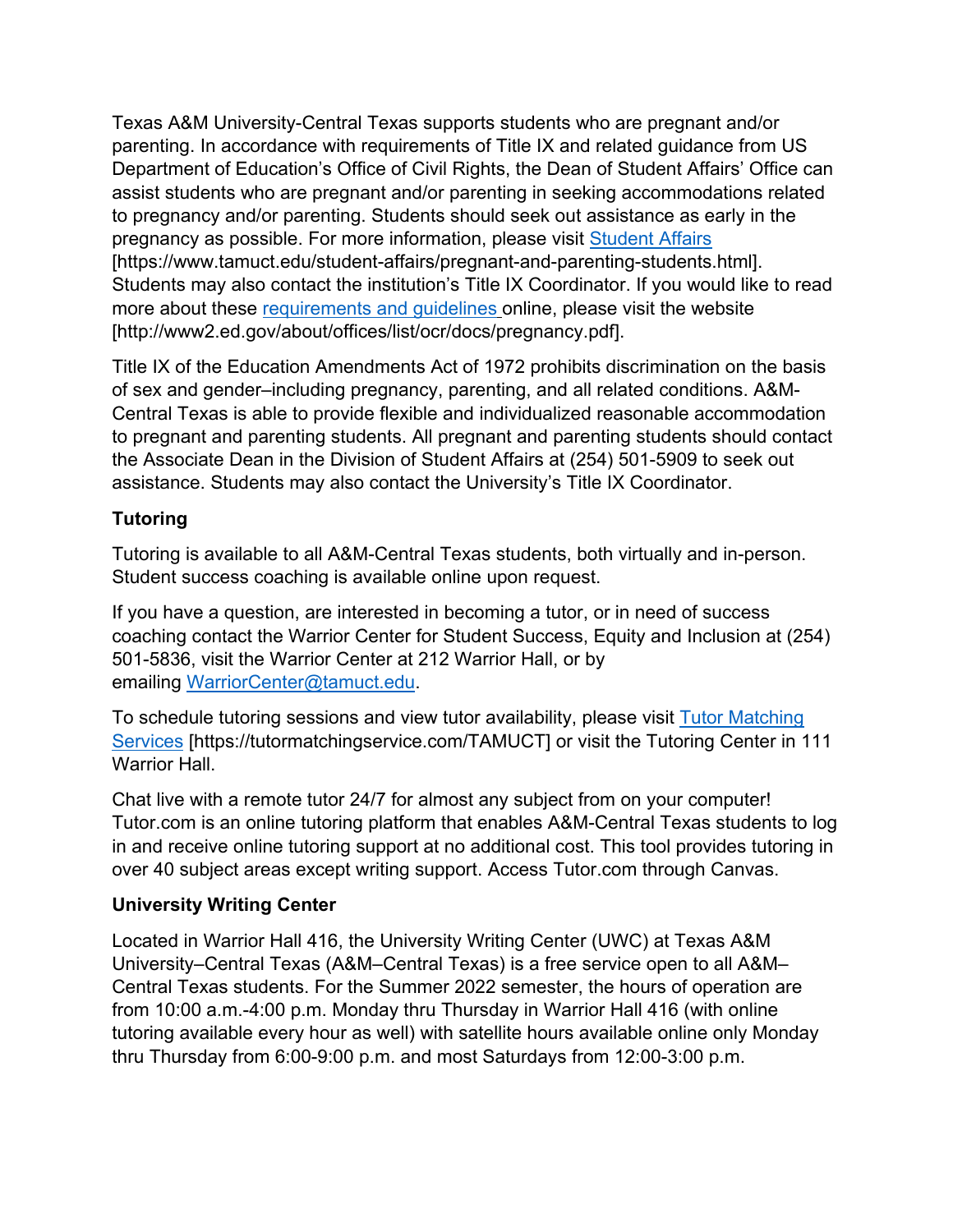Tutors are prepared to help writers of all levels and abilities at any stage of the writing process. While tutors will not write, edit, or grade papers, they will assist students in developing more effective composing practices. By providing a practice audience for students' ideas and writing, our tutors highlight the ways in which they read and interpret students' texts, offering guidance and support throughout the various stages of the writing process. In addition, students may work independently in the UWC by checking out a laptop that runs the Microsoft Office suite and connects to WIFI, or by consulting our resources on writing, including all of the relevant style guides. Whether you need help brainstorming ideas, organizing an essay, proofreading, understanding proper citation practices, or just want a quiet place to work, the UWC is here to help!

Students may arrange a one-to-one session with a trained and experienced writing tutor by making an appointment via [WCOnline](https://tamuct.mywconline.com/) at [https://tamuct.mywconline.com/]. In addition, you can email Dr. Bruce Bowles Jr. at bruce.bowles@tamuct.edu if you have any questions about the UWC, need any assistance with scheduling, or would like to schedule a recurring appointment with your favorite tutor.

# **University Library**

The University Library provides many services in support of research across campus and at a distance. We offer over 200 electronic databases containing approximately 400,000 eBooks and 82,000 journals, in addition to the 96,000 items in our print collection, which can be mailed to students who live more than 50 miles from campus. Research guides for each subject taught at A&M-Central Texas are available through our website to help students navigate these resources. On campus, the library offers technology including cameras, laptops, microphones, webcams, and digital sound recorders.

Research assistance from a librarian is also available 24 hours a day through our online chat service, and at the reference desk when the library is open. Research sessions can be scheduled for more comprehensive assistance, and may take place virtually through WebEx, Microsoft Teams or in-person at the library. [Schedule an appointment](https://nam04.safelinks.protection.outlook.com/?url=https%3A%2F%2Ftamuct.libcal.com%2Fappointments%2F%3Fg%3D6956&data=04%7C01%7Clisa.bunkowski%40tamuct.edu%7Cde2c07d9f5804f09518008d9ab7ba6ff%7C9eed4e3000f744849ff193ad8005acec%7C0%7C0%7C637729369835011558%7CUnknown%7CTWFpbGZsb3d8eyJWIjoiMC4wLjAwMDAiLCJQIjoiV2luMzIiLCJBTiI6Ik1haWwiLCJXVCI6Mn0%3D%7C3000&sdata=KhtjgRSAw9aq%2FoBsB6wyu8b7PSuGN5EGPypzr3Ty2No%3D&reserved=0)  [here](https://nam04.safelinks.protection.outlook.com/?url=https%3A%2F%2Ftamuct.libcal.com%2Fappointments%2F%3Fg%3D6956&data=04%7C01%7Clisa.bunkowski%40tamuct.edu%7Cde2c07d9f5804f09518008d9ab7ba6ff%7C9eed4e3000f744849ff193ad8005acec%7C0%7C0%7C637729369835011558%7CUnknown%7CTWFpbGZsb3d8eyJWIjoiMC4wLjAwMDAiLCJQIjoiV2luMzIiLCJBTiI6Ik1haWwiLCJXVCI6Mn0%3D%7C3000&sdata=KhtjgRSAw9aq%2FoBsB6wyu8b7PSuGN5EGPypzr3Ty2No%3D&reserved=0) [https://tamuct.libcal.com/appointments/?g=6956]. Assistance may cover many topics, including how to find articles in peer-reviewed journals, how to cite resources, and how to piece together research for written assignments.

Our 27,000-square-foot facility on the A&M-Central Texas main campus includes student lounges, private study rooms, group work spaces, computer labs, family areas suitable for all ages, and many other features. Services such as interlibrary loan, TexShare, binding, and laminating are available. The library frequently offers workshops, tours, readings, and other events. For more information, please visit our [Library website](https://nam04.safelinks.protection.outlook.com/?url=https%3A%2F%2Ftamuct.libguides.com%2Findex&data=04%7C01%7Clisa.bunkowski%40tamuct.edu%7C7d8489e8839a4915335f08d916f067f2%7C9eed4e3000f744849ff193ad8005acec%7C0%7C0%7C637566044056484222%7CUnknown%7CTWFpbGZsb3d8eyJWIjoiMC4wLjAwMDAiLCJQIjoiV2luMzIiLCJBTiI6Ik1haWwiLCJXVCI6Mn0%3D%7C1000&sdata=2R755V6rcIyedGrd4Os5rkgn1PvhHKU3kUV1vBKiHFo%3D&reserved=0)

[http://tamuct.libguides.com/index].

# **A Note about Sexual Violence at A&M-Central Texas**